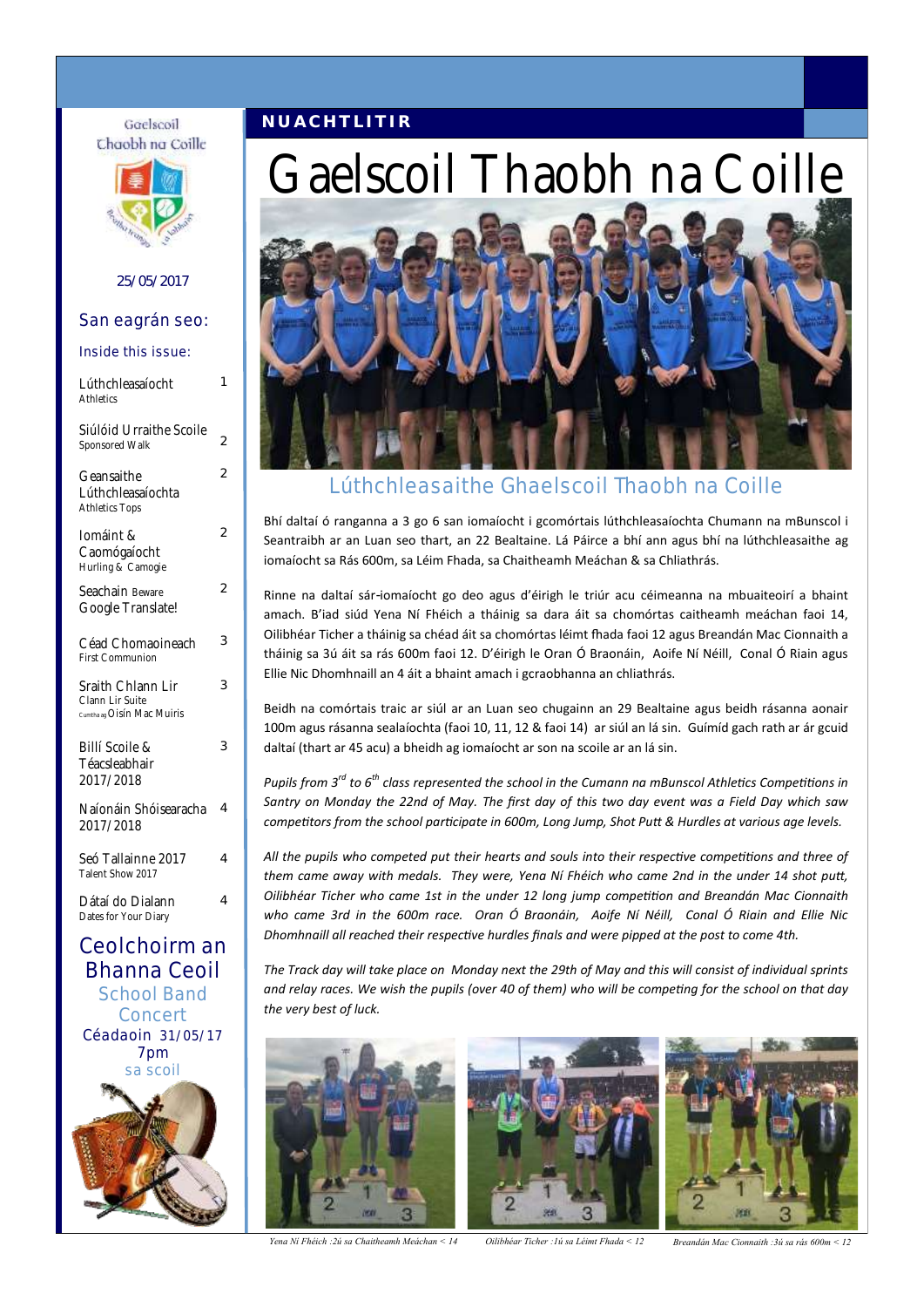### Nuachtlitir Bealtaine 2017

### Leathanach 2



**Siúlóid Urraithe Scoile Céadaoin 07 Meitheamh** 01/07/2017

**8am**

Bígí linn a thuistí & tacaigh leis an imeacht tiomsaithe Airgid seo. Please come along & support this fundraiser

## SEACHAIN AN DIABHAL 'GOOGLE TRANSLATE'



### BEWARE OF GOOGLE TRANSLATE! Seo cad a thárlaíonn nuair a

baintear úsáid as 'Google translate' le focail agus frásaí a aistriú ó Bhéarla go Gaeilge.

*This is what happens when you use google translate to translate words and phrases from English to Irish*

> **Look Right Féach ar Dheis** Is translated as *'Look Correct'*

Le feiceáil taobh amuigh de Dunnes i mBaile Uí Ógáin

*This sign can be seen outside Dunnes in Ballyogan!*

### Siúlóid Urraithe Scoile : School Sponsored Walk

Beidh an siúlóid urraithe scoile á eagraíonn Coiste na dTuistí gach bliain ar siúl ar an gCéadaoin 7 Meitheamh ag a 8am. Seolfar cártaí urraithe abhaile gan mhoill agus iarrfar ar gach clann an oiread urraíochta agus is féidir leo a fháil don siúlóid. Imeacht tiomsaithe airgid spraoiúil & sláintiúil í seo agus tugaimíd cuireadh do thuismitheoirí agus do dhaltaí uile na scoile siúl linn . 'Séard a thárlaíonn ar an lá ná go mbailíonn tuistí & daltaí na scoile ar fad le chéile ag an scoil ag 8 a chlog ar maidin agus go dtéimíd ar shiúlóid le chéile timpeall ar cheantair na scoile. Fillimíd ar an scoil ag thart ar a 9am díreach in am leis na páistí a sheoladh isteach go dtí na ranganna agus in am do na tuismitheoirí dul ag obair nó go dtí an caifé is cóngaraí le cupán caifé agus sólaistí a fháil! Bígí linn a thuistí!

*Our annual sponsored school walk, organised by Coiste na dTuistí will take place on Wednesday the 7th June at 8am. Sponsorship cards will be sent home to all families shortly and we will be asking everyone to get as much sponsorship as they can for this event. This is a fun & healthy fundraiser for the school so please come along & support it. On the day parents & pupils meet up at the school at 8am and we all go for a walk together around the vicinity of the school. We return to the school at c. 9am just in time to send the children into class and for the parents to head off to work or to the local café for a cup of coffee and some refreshments! This is a walk for parents and pupils alike so please come along and support this event.*

## Geansaithe Lúthchleasaíochta Athletics Tops

**Míle Buíochas** le tuismitheoirí R6 2015/2016 as airgead a bhronnadh ar an scoil leis na geansaithe lúthchleasaíochta seo a cheannach. Táimíd thar a bheith sásta leo agus caitheadh iad don chéad uair an tseachtain seo i Seantraimh.

*Míle Buíochas to the parents of R6 2015/2016 who presented the school with the money to purchase these lovely athletics tops. We are delighted with them and were worn for the first time this week in Santry.*



# Iomáint & Camógaíocht Hurling & Camogie

Tá ag éirí go han-mhaith le foireann iomána na scoile i gcomórtais Chumann na mBunscol le cúpla mí anuas. Chríochnaigh siad ar bharr léig Corn J.M. & O'Brien & imreoidh siad cluiche ceathrú craobh i gcoinne Scoil an Teaghlach Naofa, Sórd ar an Déardaoin 25 Bealtaine. Má éiríonn leo an cheann is fearr a bhaint amach sa chluiche sin, imreoidh siad i gcoinnne Scoil Chrónáin, Ráth Cúil sa leath chraobh an tseachtain dár gcionn.

Ghlac foireann camógaíochta na scoile páirt i gCorn Nuri & bhuadar i gcoinne Scoil Olaf & Scoil Attracta. Shroicheadar ceathrú craobh an Chorn ach bhí Gaelscoil Brian Boróimhe, Sórd, beagáinín ró-láidir dóibh ar an lá agus b'shin deireadh an chomórtais dóibh.

*The school team has performed strongly in the Cumann na mBunscol hurling league over the last couple of months. The boys topped a very difficult group containing Divine Word, Scoil Naithí & Scoil Bhríde. In doing so they have reached the quarter final stage and face difficult opponents in Holy* 

*Family, Swords on Thursday 25th . The winning team will then face Scoil Chrónáin, Rathcoole in the semi-final.* 

*The girls performed very well in the camogie competition with impressive wins over Scoil Olaf and St. Attracta NS. They faced a very strong Gaelscoil Brian Boróimhe, Swords in the quarter final & just came up a little short despite producing a really strong battling performance in the second half.* 

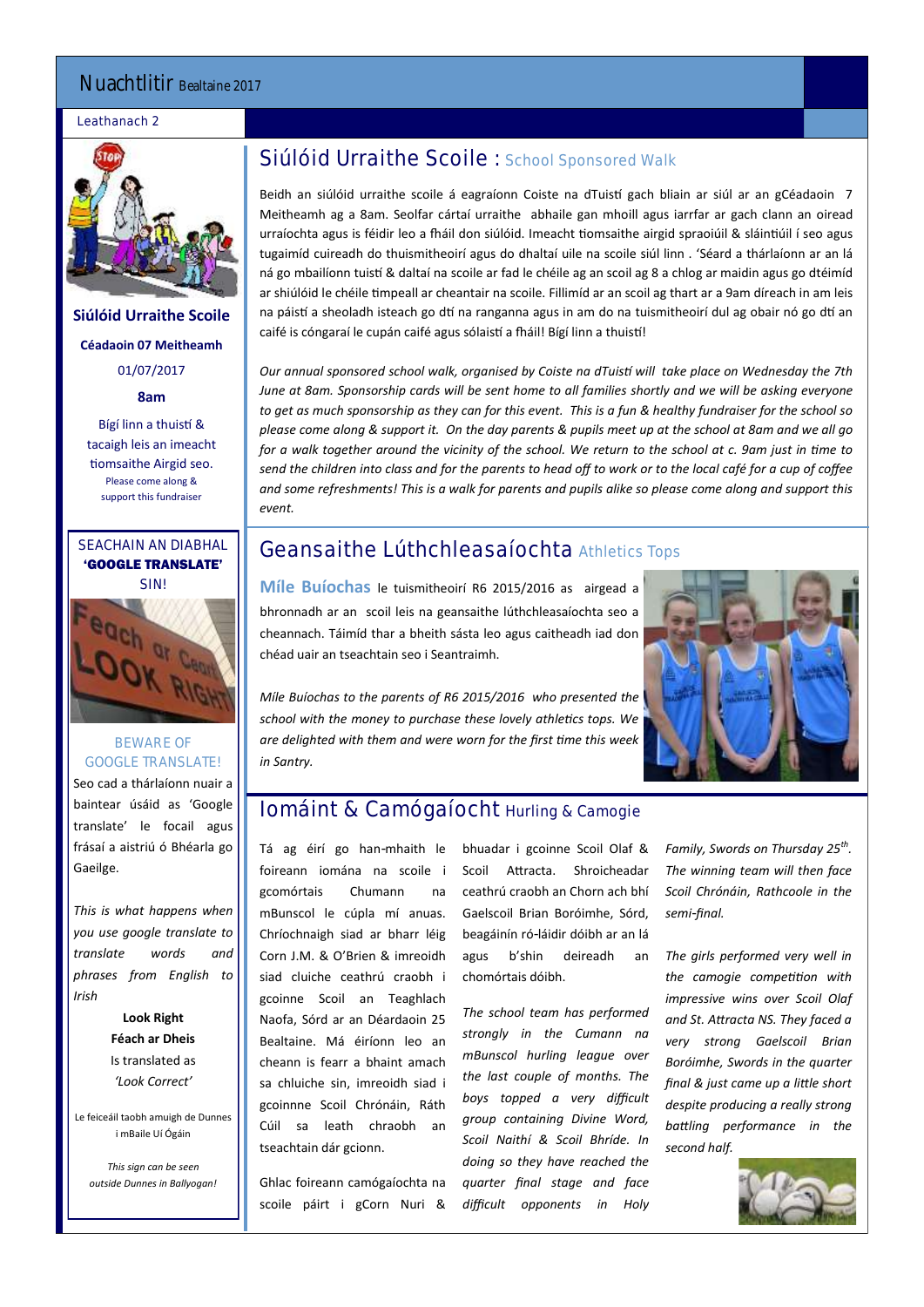# Scéalta Gearra News in Brief

Leathanach 3

### Céad Chomaoineach First Communion

buachaillí ar fad i Rang a 2 a ghlac an Chéad Chomaoineach ar an 12 Bealtaine. Buíochas speisialta leis na múinteoirí ranga Clíona *thanks to the múinteoirí ranga Clíona*  Seoighe agus Niamh Ní Dhúill as na daltaí a ullmhú don chomaoineach agus buíochas freisin leis na páistí ó R5 a chan go hálainn binn ar an lá agus leis na múinteoirí a sheinn tionlacann ceoil leo.

Buíochas le Coiste na dTuistí & Tuistí R1 a chuir sóláistí fíor-álainn ar fáil sa halla i ndiaidh an tsearmanais agus a chinntigh go raibh lá an-speisialta ag páistí R2 agus a muintir.

Comhgháirdeachas leis na cailíní agus *Congratulations to all the girls and boys in R2 who received their first Holy Communion on Saturday the 12th of May. A special Seoighe and Niamh Ní Dhúill for preparing the children for the sacrament. Thanks to the pupils from R5 who sang so beautifully on the day and to the teachers who accompanied them.*

> *Buíochas le Coiste na dTuistí and Tuistí R1 who put on an incredible spread in the halla after the ceremony and everyone who played a part in making the first communion day so special for the children in R2 & their families.*





### 'Sraith Chlann Lir' cumtha ag Oisín Mac Muiris

*Iarscoláirí Ghaelscoil Thaobh na Coille le Oisín Mac Muiris & Nuala Ní Eochaidh, Jamie de Róiste, Emma de Róiste, Laoise Nic Gabhann Breandán Ó Conaill, Dónal Mac Duinnshléibhe, Tiarnán Ó Conaill, Shane Ó Baoill*



Comhgháirdeachas le hOisín Mac Muiris (múinteoir R1A) as a shaothar ceoil nua-chumtha 'Sraith Chlann Lir' a chualamar ag ceolchoirm sa scoil ar an 10 Bealtaine. Cuireadh an saothar ceoil seo os comhair an phobail don chéad uair in Amharclann an Mill i nDún Droma ar an Satharn an 22 Aibreán. Bhí breis is seasca ceoltóir traidisiúnta ag seinnt le chéile ar an ardán an oíche sin agus bhí an saothar ceoil agus ar seinnt thar barr ar fad. Cuid den ghrúpa ollmhór sin a bhí ag seinnt anseo sa scoil agus bhí an cur i láthair sár-mhaith arís agus b'íontach agus ba bhródúil dúinn é ár gcuid iar -scoláirí féin a fheiceáil i measc na gceoltóirí.



*Congratulations to Oisín Mac Muiris (múinteoir R1A) on his musical composition 'the Clann Lir Suite' that was performed at a concert in the school on May the 10th. This musical suite was performed for the first time on the 22nd of April in the Mill Theatre in Dundrum. A traditional orchestra of over 60 musicians graced the stage that night and both the work itself and the playing was incredible. A smaller group of c. 20 of those musicians played for us here in Gaelscoil Thaobh na Coille and we were delighted and very proud to see our own pastpupils among them.* 

# Billí Scoile & Téacsleabhair do 2017/2018 **School Bill & Textbook List for 2017/2018**

Beidh an bille scoile & liosta téacsleabhair don bhliain seo chugainn 2017/2018 ag dul amach chugaibh gan mhoill. Le laghdú a dhéanamh ar an t-airgead tirim a thagann isteach sa scoil iarraimíd ar thuismitheoirí más féidir leo é an íocaíocht seo a dhéanamh i bhfoirm seice nó i bhfoirm aistriú bainc ar-líne - eolas maidir le haistriú bainc le teacht.

*The school bill and textbook list for 2017/2018 will be distributed shortly. In order lessen the amount of cash in the school we are asking parents where possible to pay their bill by cheque or by on-line bank transfer - transfer details to follow.*